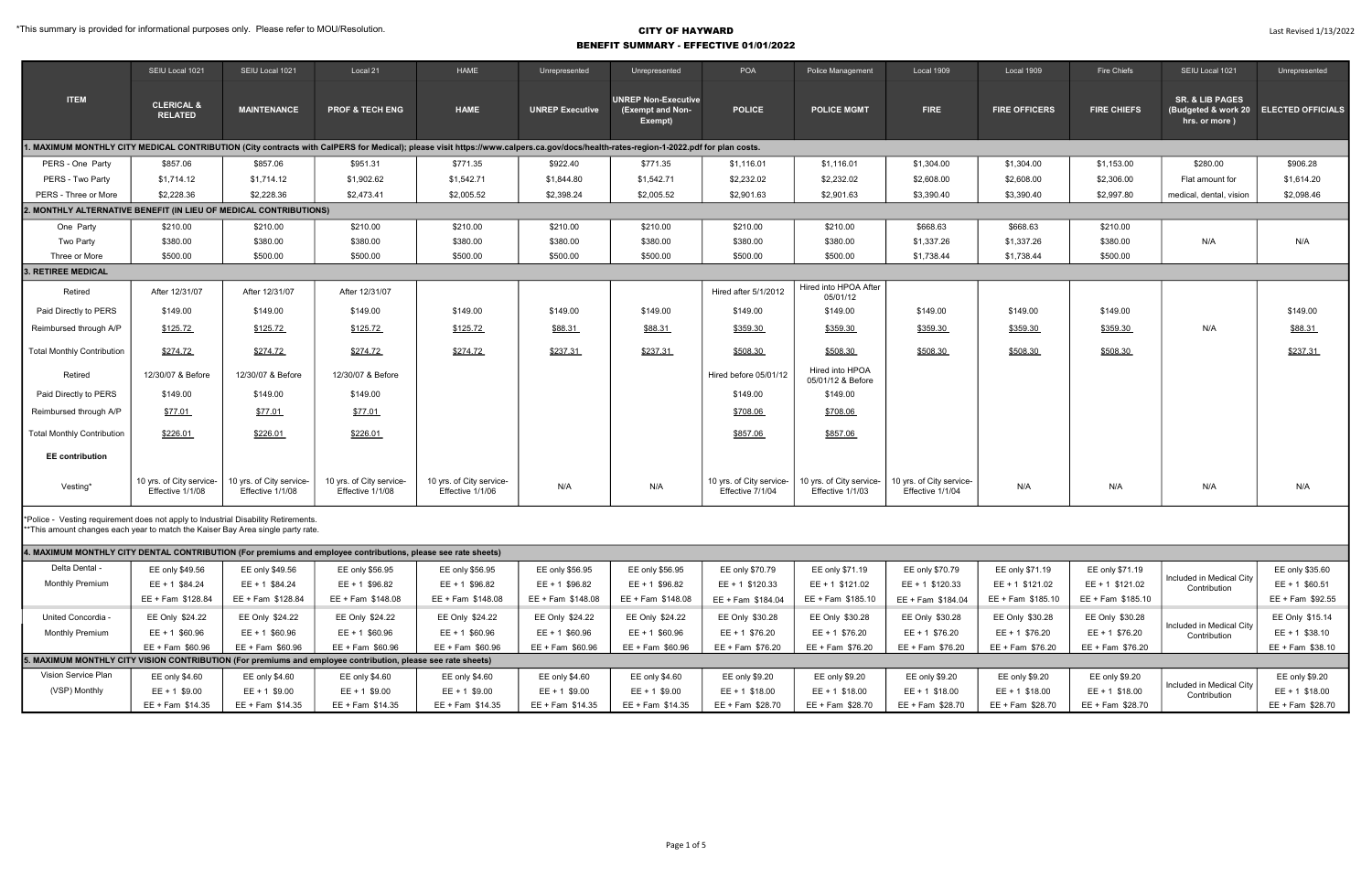|                                                                                                                                                                                                                                  | SEIU Local 1021                              | SEIU Local 1021                            | Local 21                                                            | <b>HAME</b>                                  | Unrepresented                                | Unrepresented                                             | POA                           | Police Management                            | Local 1909                           | Local 1909                          | Fire Chiefs                                  | SEIU Local 1021                             | Unrepresented                         |
|----------------------------------------------------------------------------------------------------------------------------------------------------------------------------------------------------------------------------------|----------------------------------------------|--------------------------------------------|---------------------------------------------------------------------|----------------------------------------------|----------------------------------------------|-----------------------------------------------------------|-------------------------------|----------------------------------------------|--------------------------------------|-------------------------------------|----------------------------------------------|---------------------------------------------|---------------------------------------|
| <b>ITEM</b>                                                                                                                                                                                                                      | <b>CLERICAL &amp;</b><br><b>RELATED</b>      | <b>MAINTENANCE</b>                         | <b>PROF &amp; TECH ENG</b>                                          | <b>HAME</b>                                  | <b>UNREP Executive</b>                       | <b>UNREP Non-Executive</b><br>(Exempt and Non-<br>Exempt) | <b>POLICE</b>                 | <b>POLICE MGMT</b>                           | <b>FIRE</b>                          | <b>FIRE OFFICERS</b>                | <b>FIRE CHIEFS</b>                           | <b>SR. &amp; LIB PAGES</b><br>hrs. or more) | (Budgeted & work 20 ELECTED OFFICIALS |
| 6. CITY PAID BASIC LIFE INSURANCE, AD&D                                                                                                                                                                                          |                                              |                                            |                                                                     |                                              |                                              |                                                           |                               |                                              |                                      |                                     |                                              |                                             |                                       |
| Coverage                                                                                                                                                                                                                         | \$50,000 FT & \$25,000<br>PT.                | \$50,000 FT & \$25,000<br>PT.              | \$50,000 FT & \$25,000 PT                                           | 1 X Annual Salary                            | 2 X Annual Salary                            | 1 X Annual Salary                                         | N/A                           | 2 X Annual Salary                            | N/A - offered through<br>Local 1909  | 1 X Annual Salary                   | 1 X Annual Salary                            | \$25,000                                    | 1 X Annual Salary                     |
| The Hartford - Monthly                                                                                                                                                                                                           | \$5.25 FT & \$2.63 PT                        | \$5.25 FT & \$2.63 PT                      | \$5.25 FT & \$2.63 PT                                               | \$0.105 per \$1000/Annual<br>Salary          | \$0.105 per<br>\$1000/Annual Salary          | \$0.105 per<br>\$1000/Annual Salary                       | N/A                           | \$0.105 per<br>\$1000/Annual Salary          | N/A                                  | \$0.105 per<br>\$1000/Annual Salary | \$0.105 per<br>\$1000/Annual Salary          | \$2.63                                      | \$0.105 per<br>\$1000/Annual Salary   |
|                                                                                                                                                                                                                                  | 7. SHORT TERM/LONG TERM DISABILITY INSURANCE |                                            |                                                                     |                                              |                                              |                                                           |                               |                                              |                                      |                                     |                                              |                                             |                                       |
| <b>City Provided Coverage</b><br>through The Hartford                                                                                                                                                                            | N/A - Covered by SDI                         | N/A - Covered by SDI                       | 60% of Salary                                                       | 66 2/3 % of Salary                           | 66 2/3 % of Salary                           | 66 2/3 % of Salary                                        | N/A - Provided through<br>POA | 66 2/3 % of Salary                           | N/A - Provided through<br>Local 1909 | 66 2/3 % of Salary                  | 66 2/3 % of Salary                           | N/A                                         | N/A                                   |
| LTD - Monthly                                                                                                                                                                                                                    | N/A                                          | N/A                                        | (employee paid)<br>LTD only: \$0.25 per \$100<br>of covered payroll | LTD: \$0.437 per \$100 of<br>covered payroll | LTD: \$0.437 per \$100<br>of covered payroll | LTD: \$0.437 per \$100<br>of covered payroll              | N/A                           | LTD: \$0.437 per \$100<br>of covered payroll | N/A                                  | N/A                                 | LTD: \$0.437 per \$100<br>of covered payroll | N/A                                         | N/A                                   |
| STD - Weekly                                                                                                                                                                                                                     |                                              |                                            |                                                                     | STD: \$.059 per \$10 of<br>covered payroll   | STD: \$.059 per \$10 of<br>covered payroll   | STD: \$.059 per \$10 of<br>covered payroll                |                               | STD: \$.059 per \$10 of<br>covered payroll   |                                      |                                     | STD: \$.059 per \$10 of<br>covered payroll   |                                             |                                       |
| 8. STATE DISABILITY INSURANCE/PAID FAMILY LEAVE INSURANCE                                                                                                                                                                        |                                              |                                            |                                                                     |                                              |                                              |                                                           |                               |                                              |                                      |                                     |                                              |                                             |                                       |
| Coverage                                                                                                                                                                                                                         | Up to \$1,252/week                           | Up to \$1,252/week                         | Up to \$1,252/week                                                  | N/A                                          | N/A                                          | N/A                                                       | N/A                           | N/A                                          | N/A                                  | N/A                                 | N/A                                          | Up to \$1,252/week                          | N/A                                   |
| EDD - Per Pay Period<br>(Employee Paid)                                                                                                                                                                                          | 1% X Salary, Max<br>Withholding \$1,229.09   | 1% X Salary, Max<br>Withholding \$1,229.09 | 1% X Salary, Max<br>Withholding \$1,229.09                          | N/A                                          | N/A                                          | N/A                                                       | N/A                           | N/A                                          | N/A                                  | N/A                                 | N/A                                          | 1% X Salary, Max<br>Withholding \$1,229.09  | N/A                                   |
| 9. MEDICARE - Hired After 3/31/86                                                                                                                                                                                                |                                              |                                            |                                                                     |                                              |                                              |                                                           |                               |                                              |                                      |                                     |                                              |                                             |                                       |
| Medicare - Per Pay Period<br>(Employee & City Paid)                                                                                                                                                                              | 1.45% X Salary                               | 1.45% X Salary                             | 1.45% X Salary                                                      | 1.45% X Salary                               | 1.45% X Salary                               | 1.45% X Salary                                            | 1.45% X Salary                | 1.45% X Salary                               | 1.45% X Salary                       | 1.45% X Salary                      | 1.45% X Salary                               | 1.45% X Salary                              | 1.45% X Salary                        |
| *Effective 1/1/13, an additional Medicare Tax of 0.9% is applicable to wages and compensation received in excess of: Married filing joint - \$250,000; Married filing separately - \$125,000; Single/Head of Household/Qualifyin |                                              |                                            |                                                                     |                                              |                                              |                                                           |                               |                                              |                                      |                                     |                                              |                                             |                                       |
| 10. CITY PROVIDED EMPLOYEE ASSISTANCE PROGRAM                                                                                                                                                                                    |                                              |                                            |                                                                     |                                              |                                              |                                                           |                               |                                              |                                      |                                     |                                              |                                             |                                       |
| # of Sessions                                                                                                                                                                                                                    | 10 <sup>10</sup>                             | 10                                         | $\overline{7}$                                                      | 10 <sup>1</sup>                              | 10                                           | 10 <sup>1</sup>                                           | 20                            | 20                                           | $\overline{7}$                       | $\overline{7}$                      | $\overline{7}$                               | 10 <sup>1</sup>                             | N/A                                   |
| Holman Group - Monthly                                                                                                                                                                                                           | \$6.21                                       | \$6.21                                     | \$5.00                                                              | \$6.21                                       | \$6.21                                       | \$6.21                                                    | \$5.00                        | \$6.21                                       | \$5.00                               | \$5.00                              | \$5.00                                       | \$6.21                                      | N/A                                   |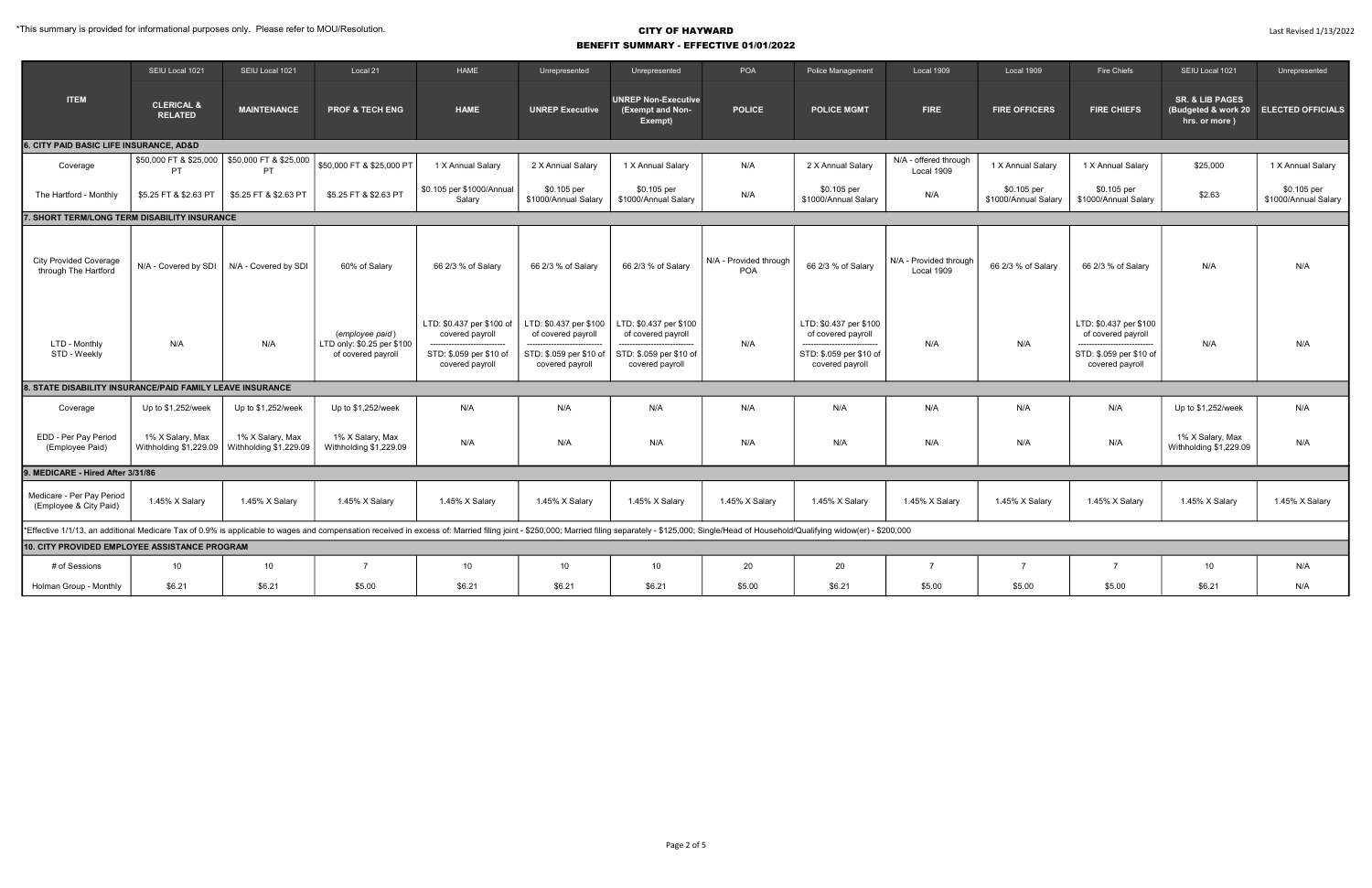#### \*This summary is provided for informational purposes only. Please refer to MOU/Resolution.

|                                                                                                                                                                             | SEIU Local 1021                         | SEIU Local 1021    | Local 21                   | HAME         | Unrepresented          | Unrepresented                                             | <b>POA</b>    | Police Management  | Local 1909  | Local 1909           | Fire Chiefs        | SEIU Local 1021                                                                      | Unrepresented                           |
|-----------------------------------------------------------------------------------------------------------------------------------------------------------------------------|-----------------------------------------|--------------------|----------------------------|--------------|------------------------|-----------------------------------------------------------|---------------|--------------------|-------------|----------------------|--------------------|--------------------------------------------------------------------------------------|-----------------------------------------|
| <b>ITEM</b>                                                                                                                                                                 | <b>CLERICAL &amp;</b><br><b>RELATED</b> | <b>MAINTENANCE</b> | <b>PROF &amp; TECH ENG</b> | <b>HAME</b>  | <b>UNREP Executive</b> | <b>UNREP Non-Executive</b><br>(Exempt and Non-<br>Exempt) | <b>POLICE</b> | <b>POLICE MGMT</b> | <b>FIRE</b> | <b>FIRE OFFICERS</b> | <b>FIRE CHIEFS</b> | <b>SR. &amp; LIB PAGES</b><br>(Budgeted & work 20 ELECTED OFFICIALS<br>hrs. or more) |                                         |
| 11a. RETIREMENT - CaIPERS ("Classic" Members) - Retirement subject to annual compensation limits (see https://www.calpers.ca.gov/docs/circular-letters/2020/200-001-20.pdf) |                                         |                    |                            |              |                        |                                                           |               |                    |             |                      |                    |                                                                                      |                                         |
| Formula                                                                                                                                                                     | 2.5% @ 55                               | 2.5% @ 55          | $2.5\%$ @ 55               | 2.5% @ 55    | 2.5% @ 55              | 2.5% @ 55                                                 | 3% @ 50       | 3% @ 50            | 3% @ 50     | 3% @ 50              | 3% @ 50            | 2.5% @ 55                                                                            | 2.5% @ 55, if elected to<br>participate |
| CalPERS Employer Rate<br><b>Including UAL</b><br>(Published)                                                                                                                | 27.400%                                 | 27.400%            | 27.400%                    | 27.400%      | 27.400%                | 27.400%                                                   | 50.300%       | 50.300%            | 45.200%     | 45.200%              | 45.200%            | 27.400%                                                                              | 27.400%                                 |
| <b>CalPERS Published</b><br><b>Employee Rate</b>                                                                                                                            | 8.000%                                  | 8.000%             | 8.000%                     | 8.000%       | 8.000%                 | 8.000%                                                    | 9.000%        | 9.000%             | 9.000%      | 9.000%               | 9.000%             | 8.000%                                                                               | 8.000%                                  |
| <b>Employer Rate</b><br>(EE Paid)                                                                                                                                           | 4.500%                                  | 4.500%             | 3.000%                     | 3.000%       | 5.000%                 | 3.000%                                                    | 6.000%        | 6.000%             | 6.000%      | 6.000%               | 6.000%             | 4.500%                                                                               | 0.000%                                  |
| <b>Employer Rate</b><br>(City Paid)                                                                                                                                         | 22.900%                                 | 22.900%            | 24.400%                    | 24.400%      | 22.400%                | 24.400%                                                   | 44.300%       | 44.300%            | 39.200%     | 39.200%              | 39.200%            | 22.900%                                                                              | 27.400%                                 |
| <b>Employee Rate</b><br>(EE paid)                                                                                                                                           | 8.000%                                  | 8.000%             | 8.000%                     | 8.000%       | 8.000%                 | 8.000%                                                    | 9.000%        | 9.000%             | 9.000%      | 9.000%               | 9.000%             | 8.000%                                                                               | 8.000%                                  |
| <b>Employee Rate</b><br>(City paid)                                                                                                                                         | 0.000%                                  | 0.000%             | 0.000%                     | 0.000%       | 0.000%                 | $0.000\%$                                                 | 0.000%        | 0.000%             | 0.000%      | 0.000%               | 0.000%             | 0.000%                                                                               | 0.000%                                  |
| <b>Total City paid PERS</b>                                                                                                                                                 | 22.900%                                 | 22.900%            | 24.400%                    | 24.400%      | 22.400%                | 24.400%                                                   | 44.300%       | 44.300%            | 39.200%     | 39.200%              | 39.200%            | 22.900%                                                                              | 27.400%                                 |
| Total Employee paid PERS                                                                                                                                                    | 12.500%                                 | 12.500%            | 11.000%                    | 11.000%      | 13.000%                | 11.000%                                                   | 15.000%       | 15.000%            | 15.000%     | 15.000%              | 15.000%            | 12.500%                                                                              | 8.000%                                  |
| 11b. RETIREMENT - CaIPERS ("New" Members) - Retirement subject to annual compensation limits (see https://www.calpers.ca.gov/docs/circular-letters/2020/200-001-20.pdf)     |                                         |                    |                            |              |                        |                                                           |               |                    |             |                      |                    |                                                                                      |                                         |
| Formula                                                                                                                                                                     | $2.0\%$ @ 62                            | $2.0\%$ @ 62       | 2.0% @ 62                  | $2.0\%$ @ 62 | $2.0\%$ @ 62           | $2.0\%$ @ 62                                              | $2.7\%$ @ 57  | 2.7% @ 57          | 2.7% @ 57   | 2.7% @ 57            | 2.7% @ 57          | 2.0% @ 62                                                                            | 2.0% @ 62, if elected to<br>participate |
| CalPERS Employer Rate<br>Including UAL<br>(Published)                                                                                                                       | 27.400%                                 | 27.400%            | 27.400%                    | 27.400%      | 27.400%                | 27.400%                                                   | 50.300%       | 50.300%            | 45.200%     | 45.200%              | 45.200%            | 27.400%                                                                              | 27.400%                                 |
| <b>CalPERS Published</b><br><b>Employee Rate</b>                                                                                                                            | 6.750%                                  | 6.750%             | 6.750%                     | 6.750%       | 6.750%                 | 6.750%                                                    | 13.000%       | 12.000%            | 10.500%     | 9.750%               | 9.750%             | 6.250%                                                                               | 6.250%                                  |
| <b>Employer Rate</b><br>(EE Paid)                                                                                                                                           | 4.500%                                  | 4.500%             | 3.000%                     | 3.000%       | 5.000%                 | 3.000%                                                    | 2.000%        | 3.000%             | 4.500%      | 5.250%               | 5.250%             | 4.500%                                                                               | 0.000%                                  |
| <b>Employer Rate</b><br>(City Paid)                                                                                                                                         | 22.900%                                 | 22.900%            | 24.400%                    | 24.400%      | 22.400%                | 24.400%                                                   | 48.300%       | 47.300%            | 40.700%     | 39.950%              | 39.950%            | 22.900%                                                                              | 27.400%                                 |
| <b>Employee Rate</b><br>(EE paid)                                                                                                                                           | 6.750%                                  | 6.750%             | 6.750%                     | 6.750%       | 6.750%                 | 6.750%                                                    | 13.000%       | 12.000%            | 10.500%     | 9.750%               | 9.750%             | 6.250%                                                                               | 6.250%                                  |
| <b>Employee Rate</b><br>(City paid)                                                                                                                                         | 0.000%                                  | 0.000%             | 0.000%                     | 0.000%       | 0.000%                 | $0.000\%$                                                 | $0.000\%$     | 0.000%             | 0.000%      | 0.000%               | 0.000%             | 0.000%                                                                               | 0.000%                                  |
| <b>Total City paid PERS</b>                                                                                                                                                 | 22.900%                                 | 22.900%            | 24.400%                    | 24.400%      | 22.400%                | 24.400%                                                   | 48.300%       | 47.300%            | 40.700%     | 39.950%              | 39.950%            | 22.900%                                                                              | 27.400%                                 |
| Total Employee paid PERS                                                                                                                                                    | 11.250%                                 | 11.250%            | 9.750%                     | 9.750%       | 11.750%                | 9.750%                                                    | 15.000%       | 15.000%            | 15.000%     | 15.000%              | 15.000%            | 10.750%                                                                              | 6.250%                                  |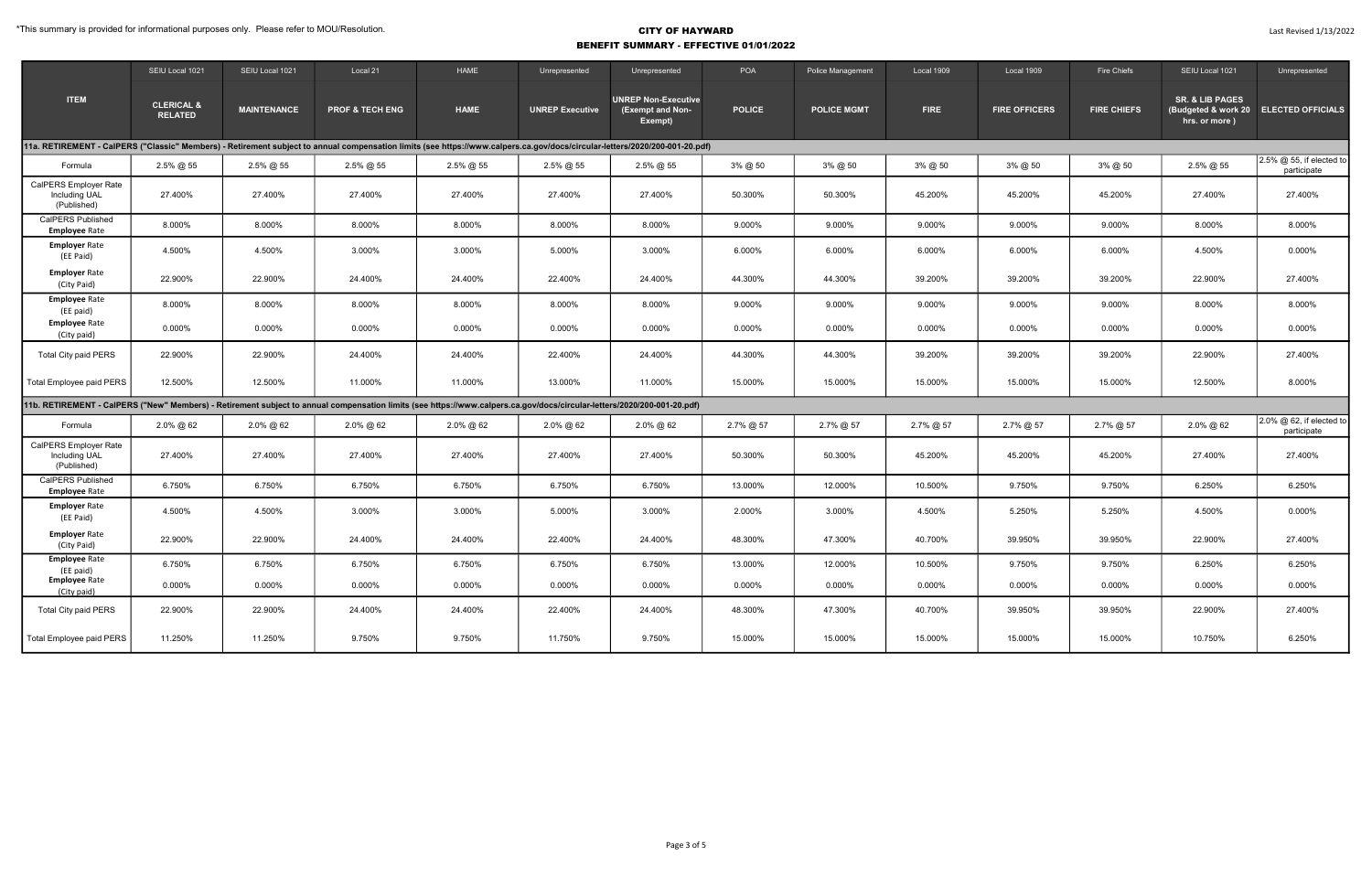|                                                                                                                                                                                                                                                      | SEIU Local 1021                         | SEIU Local 1021                        | Local 21                                                    | <b>HAME</b>                                                 | Unrepresented                          | Unrepresented                                             | POA                                                     | Police Management                                       | Local 1909                                                                     | Local 1909                                                              | Fire Chiefs                                                                                         | SEIU Local 1021                                                                                                                                                                               | Unrepresented                         |
|------------------------------------------------------------------------------------------------------------------------------------------------------------------------------------------------------------------------------------------------------|-----------------------------------------|----------------------------------------|-------------------------------------------------------------|-------------------------------------------------------------|----------------------------------------|-----------------------------------------------------------|---------------------------------------------------------|---------------------------------------------------------|--------------------------------------------------------------------------------|-------------------------------------------------------------------------|-----------------------------------------------------------------------------------------------------|-----------------------------------------------------------------------------------------------------------------------------------------------------------------------------------------------|---------------------------------------|
| <b>ITEM</b>                                                                                                                                                                                                                                          | <b>CLERICAL &amp;</b><br><b>RELATED</b> | <b>MAINTENANCE</b>                     | <b>PROF &amp; TECH ENG</b>                                  | <b>HAME</b>                                                 | <b>UNREP Executive</b>                 | <b>UNREP Non-Executive</b><br>(Exempt and Non-<br>Exempt) | <b>POLICE</b>                                           | <b>POLICE MGMT</b>                                      | <b>FIRE</b>                                                                    | <b>FIRE OFFICERS</b>                                                    | <b>FIRE CHIEFS</b>                                                                                  | <b>SR. &amp; LIB PAGES</b><br>hrs. or more)                                                                                                                                                   | (Budgeted & work 20 ELECTED OFFICIALS |
| <b>12. HOLIDAYS &amp; HOLIDAY PAY</b>                                                                                                                                                                                                                |                                         |                                        |                                                             |                                                             |                                        |                                                           |                                                         |                                                         |                                                                                |                                                                         |                                                                                                     |                                                                                                                                                                                               |                                       |
|                                                                                                                                                                                                                                                      |                                         |                                        |                                                             |                                                             |                                        |                                                           |                                                         |                                                         | (40 HR Positions)                                                              | (40 HR Positions)                                                       |                                                                                                     |                                                                                                                                                                                               |                                       |
| Annual - Total Days                                                                                                                                                                                                                                  | 14.5                                    | 14.5                                   | 14.5                                                        | 14.5                                                        | 14.5                                   | 14.5                                                      | 0                                                       | $\Omega$                                                | 14                                                                             | 14                                                                      | 14                                                                                                  | 58 hours                                                                                                                                                                                      | N/A                                   |
| Christmas Eve - Hours                                                                                                                                                                                                                                | 8                                       | -8                                     | 8                                                           | - 8                                                         | -8                                     | -8                                                        | ∩                                                       | $\Omega$                                                |                                                                                |                                                                         | $\overline{4}$                                                                                      |                                                                                                                                                                                               |                                       |
| New Year's Eve - Hours                                                                                                                                                                                                                               | 4                                       | $\Delta$                               | $\Delta$                                                    | $\boldsymbol{\Lambda}$                                      | $\overline{4}$                         | $\overline{4}$                                            |                                                         | $\Omega$                                                |                                                                                |                                                                         | $\overline{4}$                                                                                      |                                                                                                                                                                                               |                                       |
| Pay in lieu of holiday<br>(Public Safety Only)                                                                                                                                                                                                       |                                         |                                        |                                                             |                                                             |                                        |                                                           | 6.73 % X Salary                                         | 6.73 % X Salary                                         | (56 HR Positions)<br>5.77% X Salary                                            | (56 HR Positions)<br>5.77% X Salary                                     |                                                                                                     |                                                                                                                                                                                               |                                       |
|                                                                                                                                                                                                                                                      |                                         |                                        |                                                             |                                                             |                                        |                                                           | (40 hrs.)                                               | $(40$ hrs.)                                             | (56 hrs.)                                                                      | $(56$ hrs.)                                                             |                                                                                                     |                                                                                                                                                                                               |                                       |
| <b>13. VACATION LEAVE ACCRUALS</b>                                                                                                                                                                                                                   |                                         |                                        |                                                             |                                                             |                                        |                                                           |                                                         |                                                         |                                                                                |                                                                         |                                                                                                     |                                                                                                                                                                                               |                                       |
|                                                                                                                                                                                                                                                      | 1st yr - 80 hrs                         | 1st yr - 80 hrs                        | 1st yr - 80 hrs                                             | 1st yr - 80 hrs                                             | 1st yr - 80 hrs                        | 1st yr - 80 hrs                                           | 1st yr - 80 hrs                                         | 1st yr - 80 hrs                                         | (40 hrs)                                                                       | $(40$ hrs)                                                              | (40 hrs)                                                                                            | 1st yr - 80 hrs                                                                                                                                                                               | N/A                                   |
|                                                                                                                                                                                                                                                      | 5-9 yrs -120 hrs                        | 5-9 yrs -120 hrs                       | 5-9 yrs -120 hrs                                            | 5-9 yrs -120 hrs                                            | 5-9 yrs -120 hrs                       | 5-9 yrs -120 hrs                                          | 5-9 yrs - 120 hrs                                       | 5-9 yrs -120 hrs                                        | 1st yr - 100 hrs                                                               | 1st yr - 100 hrs                                                        | 1st yr - 100 hrs                                                                                    | 5-9 yrs -120 hrs                                                                                                                                                                              |                                       |
| Annual                                                                                                                                                                                                                                               | 10 yrs+ -160 hrs                        | 10 yrs+ -160 hrs                       | 10 yrs+ -160 hrs                                            | 10 yrs+ -160 hrs                                            | 10 yrs+ -160 hrs                       | 10 yrs+ -160 hrs                                          | 10-14 yrs - 160 hrs                                     | 10 yrs+ -160 hrs                                        | 5-14 yrs - 160 hrs                                                             | 5-14 yrs - 160 hrs                                                      | 5-14 yrs - 160 hrs                                                                                  | 10 yrs+ -160 hrs                                                                                                                                                                              |                                       |
|                                                                                                                                                                                                                                                      | 20 yrs+ - 200 hrs                       | 20 yrs+ - 200 hrs                      | 20 yrs+ - 200 hrs                                           | 20 yrs+ - 200 hrs                                           | 20 yrs+ - 200 hrs                      | 20 yrs+ - 200 hrs                                         | 15 yrs+ - 200 hrs                                       | 20 yrs+ - 200 hrs                                       | 15 yrs+ - 200 hrs                                                              | 15 yrs+ - 200 hrs                                                       | 15 yrs+ - 200 hrs                                                                                   | 20 yrs+ - 200 hrs                                                                                                                                                                             |                                       |
|                                                                                                                                                                                                                                                      |                                         |                                        |                                                             |                                                             |                                        |                                                           |                                                         |                                                         | $(56$ hrs)<br>1st yr - 169 hrs<br>5-14 yrs - 240 hrs<br>15 yrs+ - 300 hrs      | (56 hrs)<br>1st yr - 100 hrs<br>5-14 yrs - 160 hrs<br>15 yrs+ - 200 hrs | $(56$ hrs)<br>1st yr - 100 hrs<br>5-14 yrs - 160 hrs<br>15 yrs+ - 200 hrs                           | Prorated based on<br>actual hrs worked                                                                                                                                                        |                                       |
| Vacation Usage Restrictions   cannot use during first 6   cannot use during first 6                                                                                                                                                                  | Employees accrue but  <br>months        | Employees accrue but<br>months         | Employees accrue but<br>cannot use during first 3<br>months | Employees accrue but<br>cannot use during first 6<br>months | N/A                                    | N/A                                                       | Employees accrue but<br>months                          | months                                                  | Employees accrue but   Employees accrue but   Employees accrue but  <br>months | months                                                                  | Employees accrue but<br>months                                                                      | Employees accrue but<br>cannot use during first 6 cannot use during first 6 cannot use during first 6 cannot use during first 6 cannot use during first 6 cannot use during first 6<br>months | N/A                                   |
| <b>14. SICK LEAVE ACCRUALS</b>                                                                                                                                                                                                                       |                                         |                                        |                                                             |                                                             |                                        |                                                           |                                                         |                                                         |                                                                                |                                                                         |                                                                                                     |                                                                                                                                                                                               |                                       |
| Annual                                                                                                                                                                                                                                               | 96 hrs                                  | 96 hrs                                 | 96 hrs                                                      | 96 hrs                                                      | 96 hrs                                 | 96 hrs                                                    | 96 hrs                                                  | 96 hrs                                                  | (40 hrs) - 103 hrs                                                             | (40 hrs) - 103 hrs                                                      | (40 hrs) - 103 hrs                                                                                  | 96 hrs                                                                                                                                                                                        | N/A                                   |
|                                                                                                                                                                                                                                                      |                                         |                                        |                                                             |                                                             |                                        |                                                           |                                                         |                                                         | (56 hrs) - 144 hrs                                                             | (56 hrs) - 144 hrs                                                      | (56 hrs) - 144 hrs                                                                                  | *Prorated based on hrs<br>worked                                                                                                                                                              |                                       |
| <b>Max Accumulation</b>                                                                                                                                                                                                                              | Unlimited                               | Unlimited                              | Unlimited                                                   | Unlimited                                                   | Unlimited                              | Unlimited                                                 | Unlimited                                               | Unlimited                                               | Unlimited                                                                      | Unlimited                                                               | Unlimited                                                                                           | 720 Hours                                                                                                                                                                                     | N/A                                   |
| Sick Leave<br><b>Usage Restrictions</b>                                                                                                                                                                                                              | N/A                                     | N/A                                    | Employees accrue but<br>cannot use during first 3<br>months | Employees accrue but<br>cannot use during first 3<br>months | N/A                                    | N/A                                                       | Employees accrue but<br>months                          | months                                                  | months                                                                         | months                                                                  | Employees accrue but   Employees accrue but   Employees accrue but   Employees accrue but<br>months | Employees accrue but<br>cannot use during first 3 cannot use during first 3 cannot use during first 3 cannot use during first 3 cannot use during first 3 cannot use during first 3<br>months | N/A                                   |
| Separation Payoff*<br>*Employee must leave in good standing. Also, employee must have 20 yrs of City service at time of separation or separation or separate due to retirement or death. HAME and Unrepresented employees hired after 4/1/2012 and S | 1% X # City service<br>years X Payrate  | 1% X # City service<br>years X Payrate | 1% X # City service years<br>X Payrate                      | 1% X # City service years<br>X Payrate                      | 1% X # City service<br>years X Payrate | 1% X # City service<br>years X Payrate                    | Varies - 0% - 1.5% X<br>City service years X<br>Payrate | Varies - 0% - 1.5% X<br>City service years X<br>Payrate | 1% X # City service<br>years X Payrate                                         | 1% X # City service<br>years X Payrate                                  | 1% X # City service<br>years X Payrate                                                              | 1% X # City service<br>years X Payrate                                                                                                                                                        | N/A                                   |